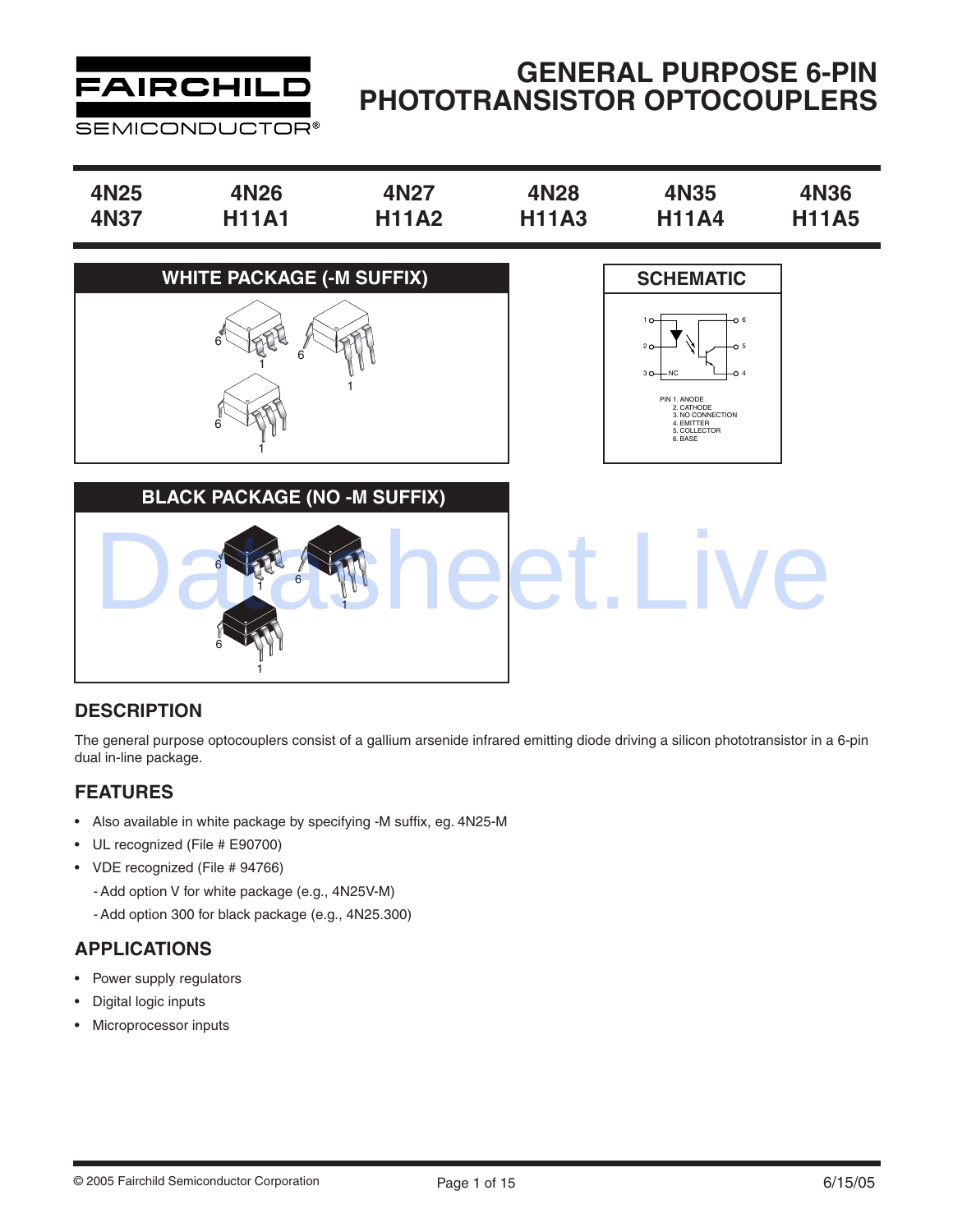

**SEMICONDUCTOR®** 

| 4N25 | 4N26         | 4N27         | 4N28         | 4N35         | 4N36         |
|------|--------------|--------------|--------------|--------------|--------------|
| 4N37 | <b>H11A1</b> | <b>H11A2</b> | <b>H11A3</b> | <b>H11A4</b> | <b>H11A5</b> |

| <b>ABSOLUTE MAXIMUM RATINGS</b> ( $T_A = 25^{\circ}$ C unless otherwise specified) |                  |                        |              |  |  |  |
|------------------------------------------------------------------------------------|------------------|------------------------|--------------|--|--|--|
| <b>Parameter</b>                                                                   | Symbol           | Value                  | <b>Units</b> |  |  |  |
| <b>TOTAL DEVICE</b>                                                                |                  |                        |              |  |  |  |
| Storage Temperature                                                                | T <sub>STG</sub> | $-55$ to $+150$        | $^{\circ}C$  |  |  |  |
| <b>Operating Temperature</b>                                                       | T <sub>OPR</sub> | $-55$ to $+100$        | $^{\circ}C$  |  |  |  |
| Wave solder temperature (see page 14 for reflow solder profiles)                   | $T_{SOL}$        | 260 for 10 sec         | $^{\circ}C$  |  |  |  |
| Total Device Power Dissipation @ $T_A = 25^{\circ}C$                               | $P_D$            | 250                    | mW           |  |  |  |
| Derate above 25°C                                                                  |                  | 3.3 (non-M), 2.94 (-M) |              |  |  |  |
| <b>EMITTER</b>                                                                     |                  |                        |              |  |  |  |
| DC/Average Forward Input Current                                                   | ΙF               | 100 (non-M), 60 (-M)   | mA           |  |  |  |
| Reverse Input Voltage                                                              | $V_{R}$          | 6                      | $\vee$       |  |  |  |
| Forward Current - Peak (300µs, 2% Duty Cycle)                                      | $I_F$ (pk)       | 3                      | A            |  |  |  |
| LED Power Dissipation @ $T_A = 25^{\circ}C$                                        | $P_D$            | 150 (non-M), 120 (-M)  | mW           |  |  |  |
| Derate above 25°C                                                                  |                  | 2.0 (non-M), 1.41 (-M) | $mW$ /°C     |  |  |  |
| <b>DETECTOR</b>                                                                    |                  |                        |              |  |  |  |
| Collector-Emitter Voltage                                                          | V <sub>CEO</sub> | 30                     | $\vee$       |  |  |  |
| Collector-Base Voltage                                                             | V <sub>CBO</sub> | 70                     | $\vee$       |  |  |  |
| <b>Emitter-Collector Voltage</b>                                                   | V <sub>ECO</sub> | $\overline{7}$         | $\vee$       |  |  |  |
| Detector Power Dissipation $\mathcal{O} T_A = 25^{\circ}C$                         | $P_D$            | 150                    | mW           |  |  |  |
| Derate above 25°C                                                                  |                  | 2.0 (non-M), 1.76 (-M) | mW/°C        |  |  |  |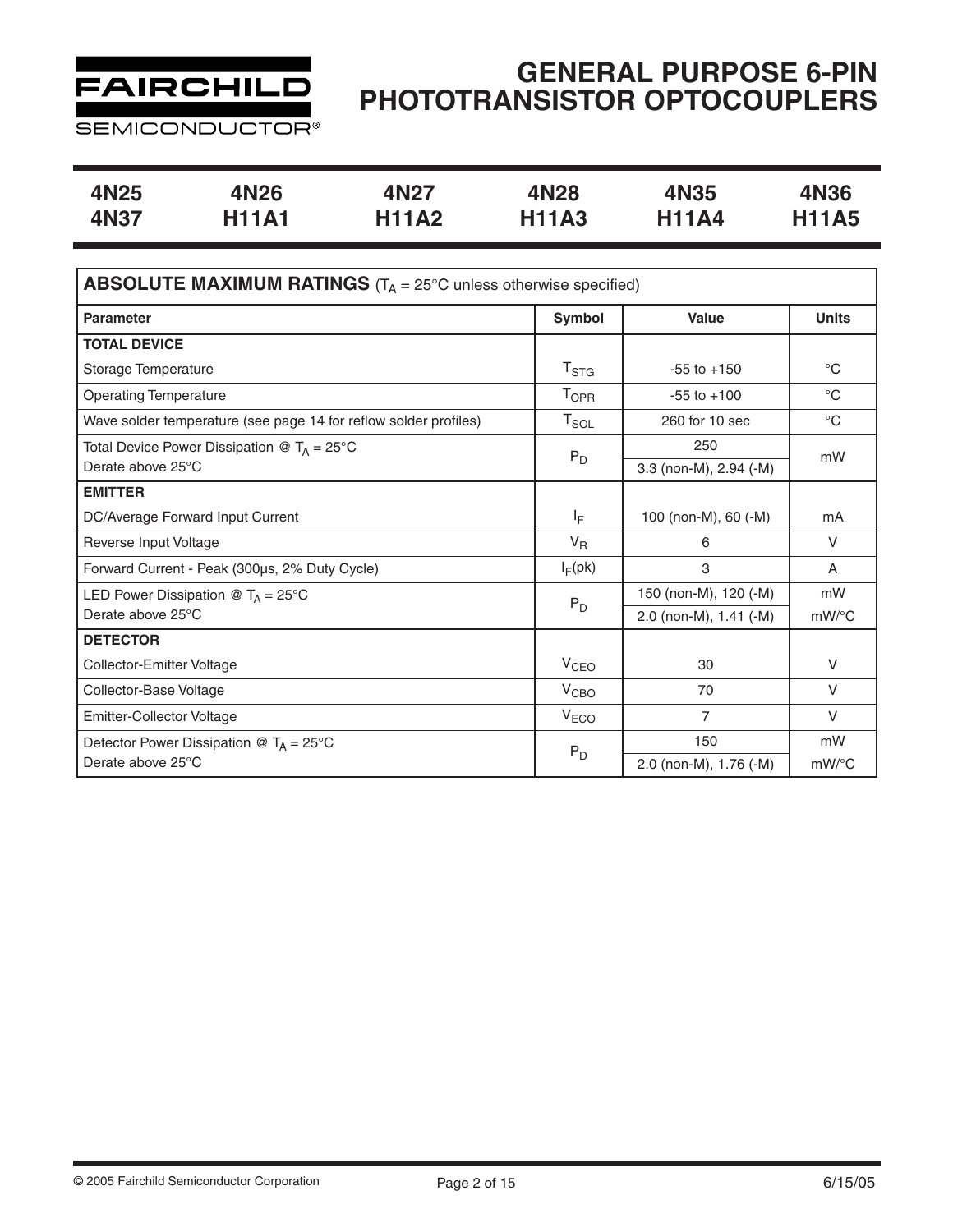

**SEMICONDUCTOR®** 

| 4N <sub>25</sub> | 4N26         | 4N27         | 4N28         | 4N35         | 4N36         |
|------------------|--------------|--------------|--------------|--------------|--------------|
| 4N37             | <b>H11A1</b> | <b>H11A2</b> | <b>H11A3</b> | <b>H11A4</b> | <b>H11A5</b> |

## **ELECTRICAL CHARACTERISTICS** (T<sub>A</sub> = 25°C unless otherwise specified)

| INDIVIDUAL COMPONENT CHARACTERISTICS  |                                   |                   |     |       |      |             |  |  |  |
|---------------------------------------|-----------------------------------|-------------------|-----|-------|------|-------------|--|--|--|
| <b>Parameter</b>                      | <b>Test Conditions</b>            | Symbol            | Min | Typ*  | Max  | <b>Unit</b> |  |  |  |
| <b>EMITTER</b>                        |                                   |                   |     |       |      |             |  |  |  |
| Input Forward Voltage                 | $(I_F = 10 \text{ mA})$           | $V_F$             |     | 1.18  | 1.50 | V           |  |  |  |
| Reverse Leakage Current               | $(V_B = 6.0 V)$                   | <sup>I</sup> R    |     | 0.001 | 10   | μA          |  |  |  |
| <b>DETECTOR</b>                       |                                   |                   |     |       |      |             |  |  |  |
| Collector-Emitter Breakdown Voltage   | $(I_C = 1.0 \text{ mA}, I_F = 0)$ | $BV_{CEO}$        | 30  | 100   |      | V           |  |  |  |
| Collector-Base Breakdown Voltage      | $(I_C = 100 \mu A, I_F = 0)$      | $BV_{\text{CBO}}$ | 70  | 120   |      | $\vee$      |  |  |  |
| Emitter-Collector Breakdown Voltage   | $(I_F = 100 \mu A, I_F = 0)$      | $BV_{ECO}$        | 7   | 10    |      | V           |  |  |  |
| <b>Collector-Emitter Dark Current</b> | $(V_{CF} = 10 V, I_F = 0)$        | ICEO              |     |       | 50   | nA          |  |  |  |
| Collector-Base Dark Current           | $(V_{CB} = 10 V)$                 | <sup>I</sup> CBO  |     |       | 20   | nA          |  |  |  |
| Capacitance                           | $(V_{CE} = 0 V, f = 1 MHz)$       | $C_{CE}$          |     | 8     |      | pF          |  |  |  |

| <b>ISOLATION CHARACTERISTICS</b> |                                                      |                  |           |      |     |              |  |  |  |  |
|----------------------------------|------------------------------------------------------|------------------|-----------|------|-----|--------------|--|--|--|--|
| <b>Characteristic</b>            | <b>Test Conditions  </b>                             | <b>Symbol</b>    | Min       | Typ* | Max | <b>Units</b> |  |  |  |  |
| Input-Output Isolation Voltage   | (Non '-M', Black Package) $(f = 60$ Hz, $t = 1$ min) |                  | 5300      |      |     | Vac(rms)     |  |  |  |  |
|                                  | ('-M', White Package) $(f = 60$ Hz, $t = 1$ sec)     | V <sub>ISO</sub> | 7500      |      |     | Vac(pk)      |  |  |  |  |
| <b>Isolation Resistance</b>      | $(V_{I-O} = 500 VDC)$                                | $R_{ISO}$        | $10^{11}$ |      |     | Ω            |  |  |  |  |
|                                  | $(V_{1-O} = 8, f = 1 MHz)$                           |                  |           | 0.5  |     | pF           |  |  |  |  |
| <b>Isolation Capacitance</b>     | ('-M' White Package)                                 | C <sub>ISO</sub> |           | 0.2  | 2   | рF           |  |  |  |  |

Note

\* Typical values at  $T_A = 25^{\circ}$ C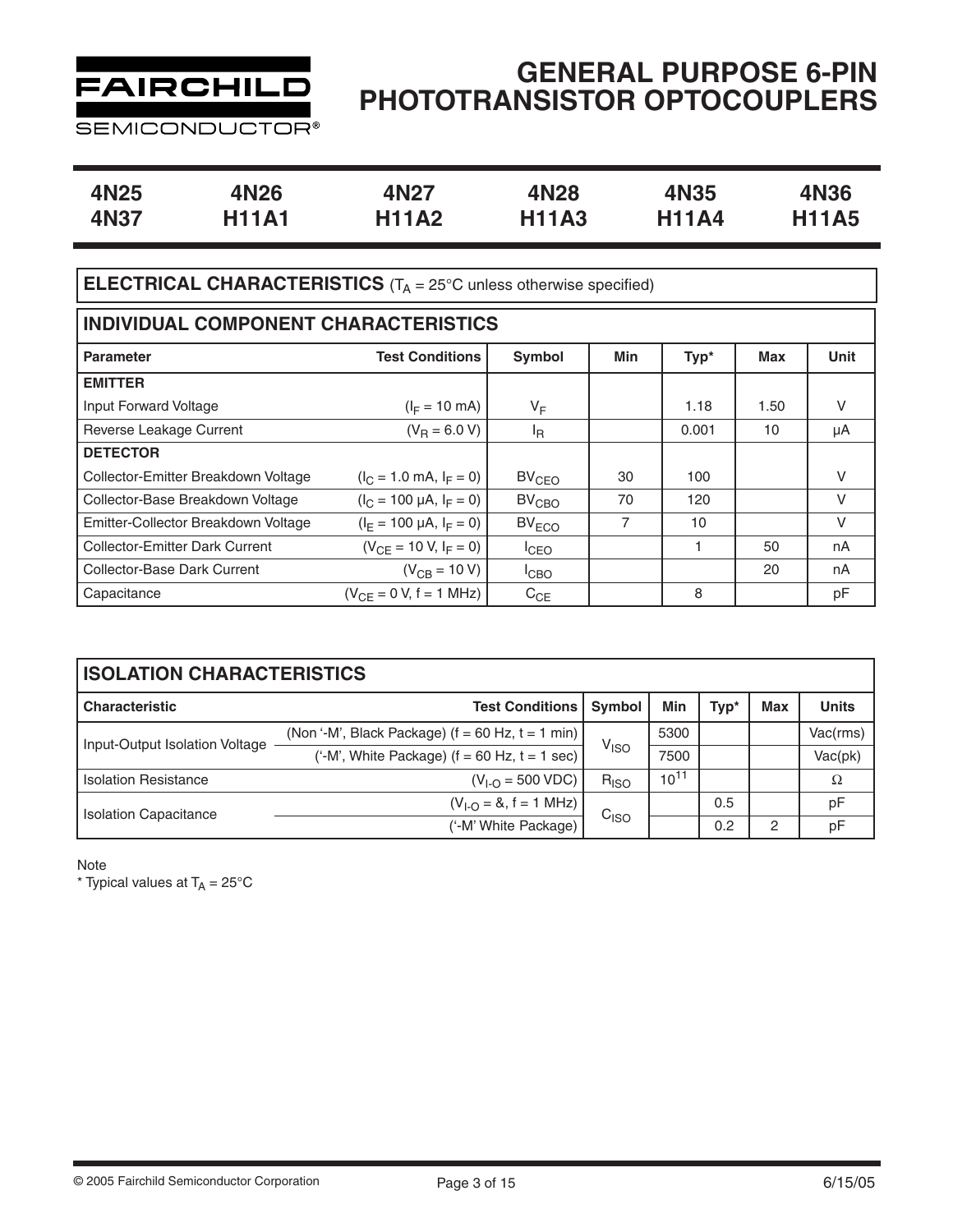

**SEMICONDUCTOR®** 

| 4N25 | 4N26         | 4N27         | 4N28         | 4N35         | 4N36         |
|------|--------------|--------------|--------------|--------------|--------------|
| 4N37 | <b>H11A1</b> | <b>H11A2</b> | <b>H11A3</b> | <b>H11A4</b> | <b>H11A5</b> |

| <b>TRANSFER CHARACTERISTICS</b> ( $T_A$ = 25°C Unless otherwise specified.) |                                                                              |                            |                                                                                  |     |                         |            |              |  |
|-----------------------------------------------------------------------------|------------------------------------------------------------------------------|----------------------------|----------------------------------------------------------------------------------|-----|-------------------------|------------|--------------|--|
| <b>DC Characteristic</b>                                                    | <b>Test Conditions</b>                                                       | Symbol                     | <b>Device</b>                                                                    | Min | Typ*                    | <b>Max</b> | Unit         |  |
|                                                                             |                                                                              |                            | 4N35<br>4N36<br>4N37                                                             | 100 |                         |            |              |  |
|                                                                             |                                                                              |                            | <b>H11A1</b>                                                                     | 50  |                         |            |              |  |
|                                                                             |                                                                              |                            | H11A5                                                                            | 30  |                         |            |              |  |
|                                                                             | $(I_F = 10 \text{ mA}, V_{CE} = 10 \text{ V})$                               | <b>CTR</b>                 | 4N25<br>4N26<br>H11A2<br>H11A3                                                   | 20  |                         |            | $\%$         |  |
| Current Transfer Ratio,<br>Collector to Emitter                             |                                                                              |                            | 4N27<br>4N28<br>H11A4                                                            | 10  |                         |            |              |  |
|                                                                             | $(I_F = 10 \text{ mA}, V_{CE} = 10 \text{ V}, T_A = -55^{\circ} \text{C})$   |                            | 4N35<br>4N36<br>4N37                                                             | 40  |                         |            |              |  |
|                                                                             | $(I_F = 10 \text{ mA}, V_{CE} = 10 \text{ V}, T_A = +100^{\circ}\text{C})$   |                            | 4N35<br>4N36<br>4N37                                                             | 40  |                         |            |              |  |
|                                                                             | $(l_C = 2 \text{ mA}, l_F = 50 \text{ mA})$                                  |                            | 4N25<br>4N26<br>4N27<br>4N28                                                     |     |                         | 0.5        |              |  |
| Collector-Emitter<br><b>Saturation Voltage</b>                              |                                                                              | $V_{CE (SAT)}$             | 4N35<br>4N36<br>4N37                                                             |     |                         | 0.3        | $\mathsf{V}$ |  |
|                                                                             | $(I_C = 0.5 \text{ mA}, I_F = 10 \text{ mA})$                                |                            | <b>H11A1</b><br>H11A2<br>H11A3<br>H11A4<br>H11A5                                 |     |                         | 0.4        |              |  |
| <b>AC Characteristic</b><br>Non-Saturated<br>Turn-on Time                   | $(I_F = 10 \text{ mA}, V_{CC} = 10 \text{ V}, R_L = 100 \Omega)$<br>(Fig.20) | $\mathsf{T}_{\mathsf{ON}}$ | 4N25<br>4N26<br>4N27<br>4N28<br><b>H11A1</b><br>H11A2<br>H11A3<br>H11A4<br>H11A5 |     | $\sqrt{2}$              |            | $\mu s$      |  |
| Non Saturated<br>Turn-on Time                                               | $(I_C = 2 \text{ mA}, V_{CC} = 10 \text{ V}, R_L = 100 \Omega)$<br>(Fig.20)  | $T_{ON}$                   | 4N35<br>4N36<br>4N37                                                             |     | $\overline{\mathbf{c}}$ | 10         | $\mu s$      |  |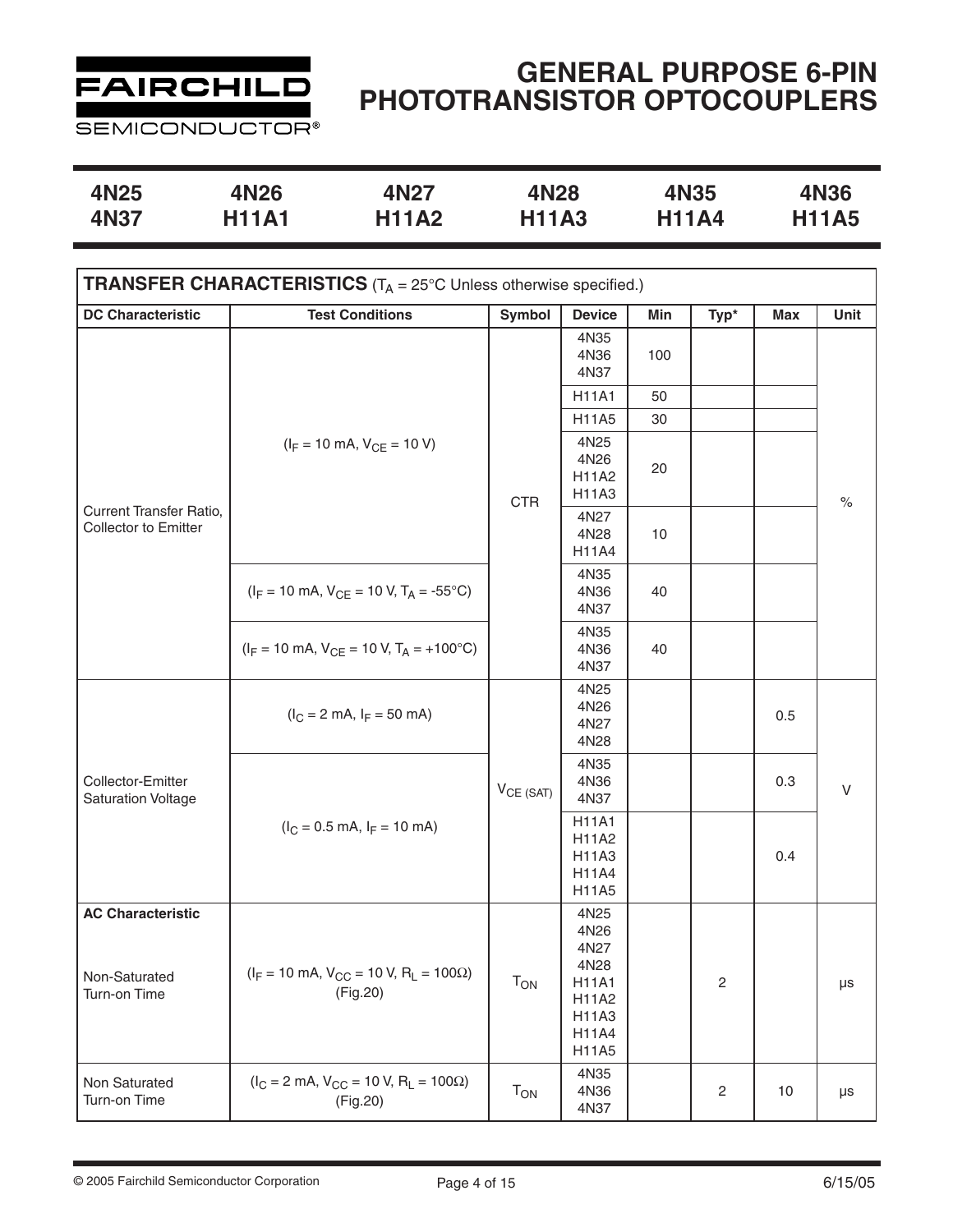

**SEMICONDUCTOR®** 

| 4N25 | 4N26         | 4N27         | 4N28         | 4N35         | <b>4N36</b>  |
|------|--------------|--------------|--------------|--------------|--------------|
| 4N37 | <b>H11A1</b> | <b>H11A2</b> | <b>H11A3</b> | <b>H11A4</b> | <b>H11A5</b> |

| <b>TRANSFER CHARACTERISTICS</b> ( $T_A = 25^\circ$ C Unless otherwise specified.) (Continued) |                                                                              |               |                                                                                                                   |     |                |     |             |  |  |
|-----------------------------------------------------------------------------------------------|------------------------------------------------------------------------------|---------------|-------------------------------------------------------------------------------------------------------------------|-----|----------------|-----|-------------|--|--|
| <b>AC Characteristic</b>                                                                      | <b>Test Conditions</b>                                                       | <b>Symbol</b> | <b>Device</b>                                                                                                     | Min | Typ*           | Max | <b>Unit</b> |  |  |
| <b>Turn-off Time</b>                                                                          | $(I_F = 10 \text{ mA}, V_{CC} = 10 \text{ V}, R_L = 100 \Omega)$<br>(Fig.20) | $T_{OFF}$     | 4N <sub>25</sub><br>4N26<br>4N27<br>4N28<br><b>H11A1</b><br><b>H11A2</b><br>H11A3<br><b>H11A4</b><br><b>H11A5</b> |     | $\overline{2}$ |     | μs          |  |  |
|                                                                                               | $(I_C = 2 \text{ mA}, V_{CC} = 10 \text{ V}, R_L = 100 \Omega)$<br>(Fig.20)  |               | 4N35<br>4N36<br>4N37                                                                                              |     | $\mathcal{P}$  | 10  |             |  |  |

\* Typical values at  $T_A = 25^{\circ}$ C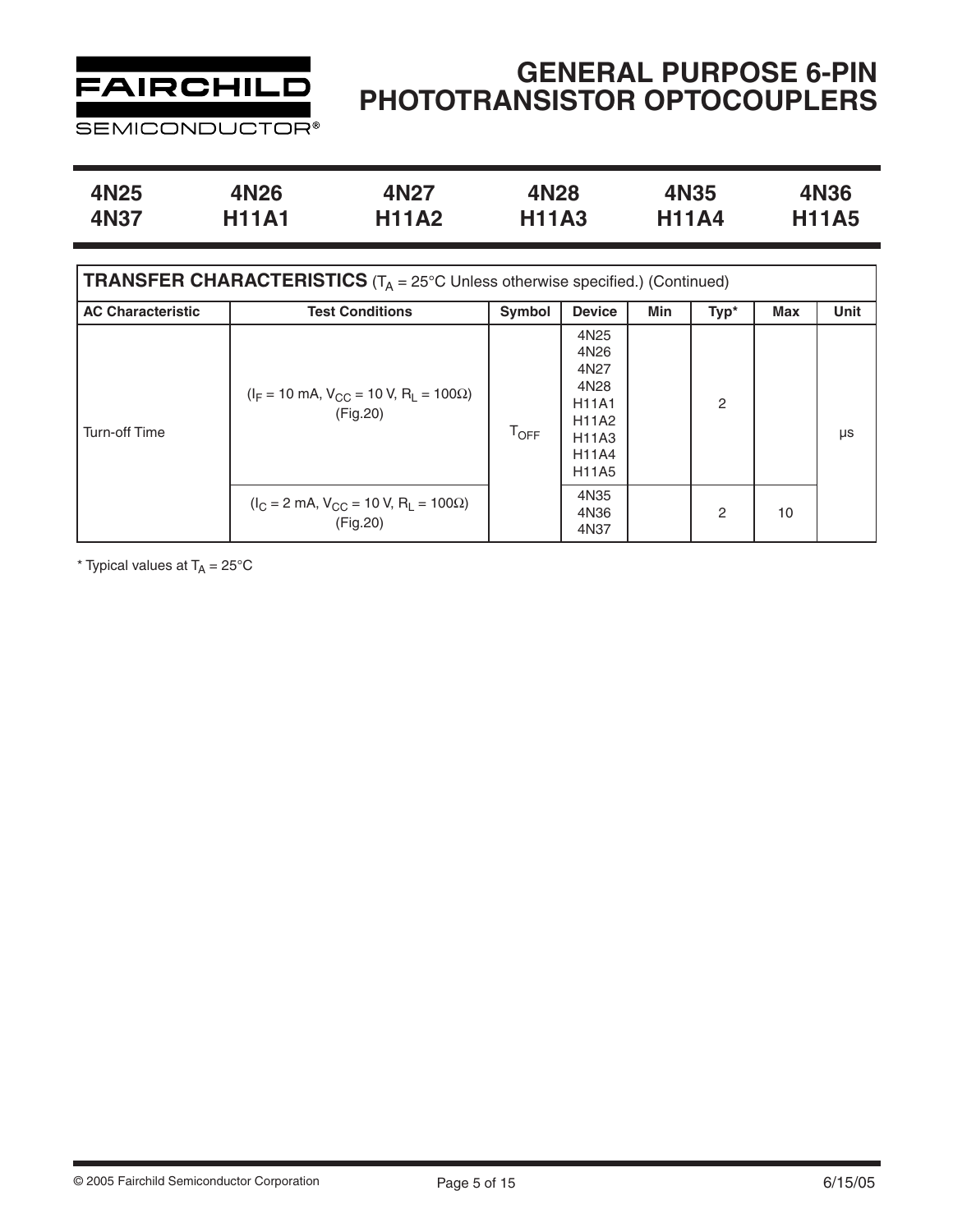

# **GENERAL PURPOSE 6-PIN PHOTOTRANSISTOR OPTOCOUPLERS**

| 4N25 | 4N26         | 4N27         | 4N28         | <b>4N35</b>  | 4N36         |
|------|--------------|--------------|--------------|--------------|--------------|
| 4N37 | <b>H11A1</b> | <b>H11A2</b> | <b>H11A3</b> | <b>H11A4</b> | <b>H11A5</b> |

### **TYPICAL PERFORMANCE CURVES**











**Fig. 2 LED Forward Voltage vs. Forward Current (White Package)**



IF - LED FORWARD CURRENT (mA)

**Fig.4 Normalized CTR vs. Forward Current (White Package)**



**Fig. 6 Normalized CTR vs. Ambient Temperature (White Package)**

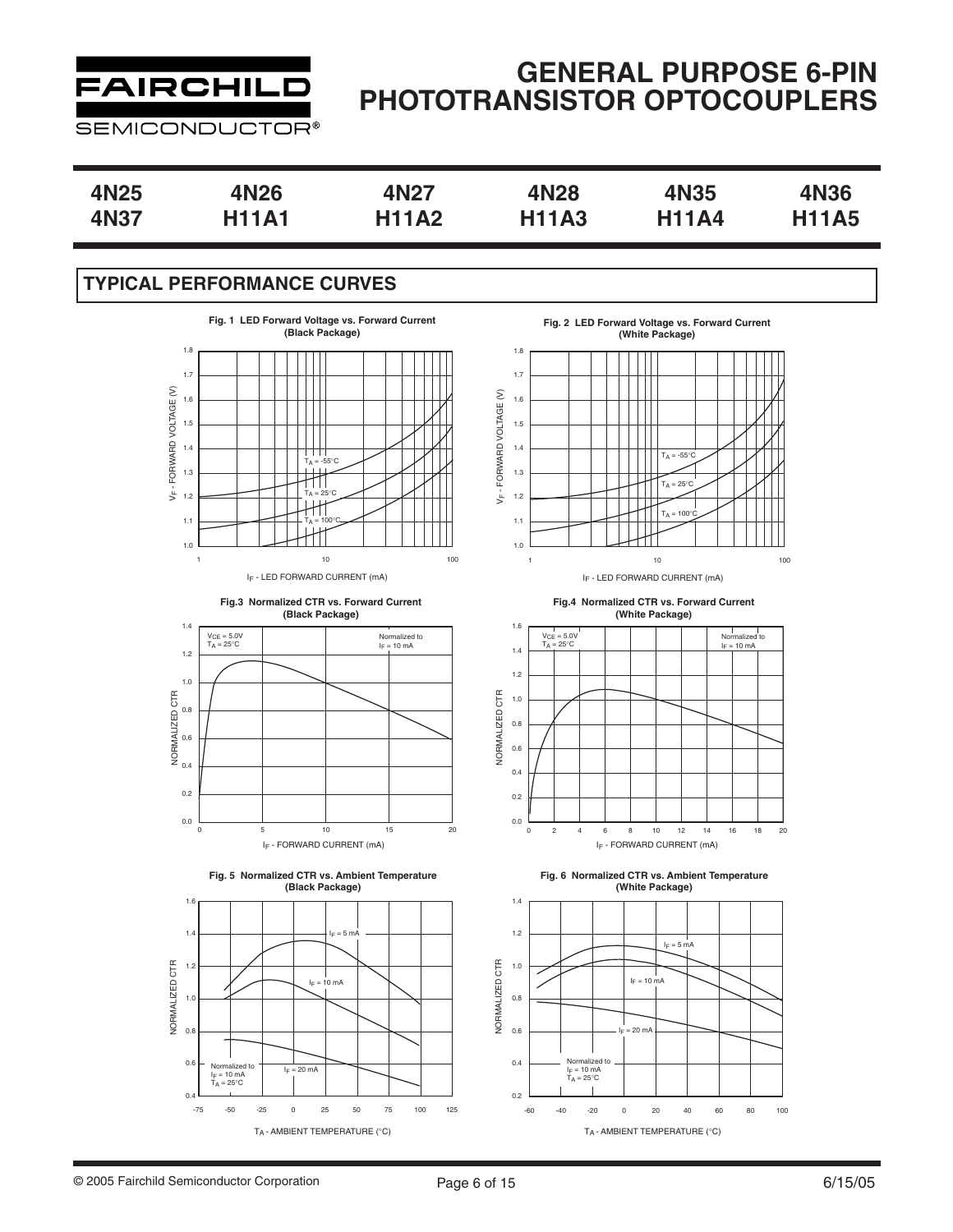

| 4N25 | 4N26         | 4N27         | 4N28         | 4N35         | <b>4N36</b>  |
|------|--------------|--------------|--------------|--------------|--------------|
| 4N37 | <b>H11A1</b> | <b>H11A2</b> | <b>H11A3</b> | <b>H11A4</b> | <b>H11A5</b> |







**Fig. 11 Collector-Emitter Saturation Voltage vs Collector Current (Black Package)**



**Fig. 8 CTR vs. RBE (Unsaturated) (White Package)**



**Fig. 10 CTR vs. RBE (Saturated) (White Package)**



**Fig. 12 Collector-Emitter Saturation Voltage vs Collector Current (White Package)**

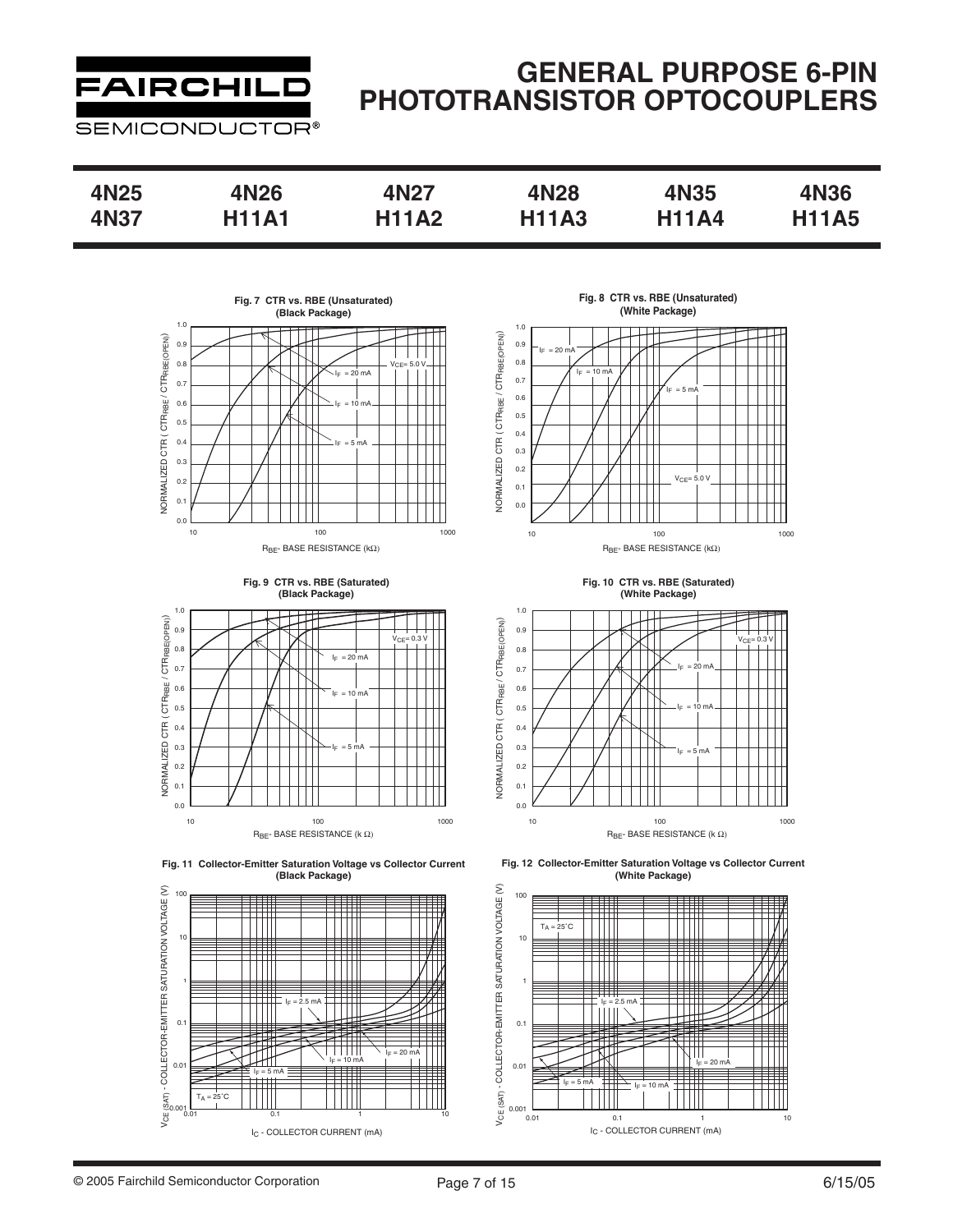# **FAIRCHILD**

**SEMICONDUCTOR®** 

| 4N25 | 4N26         | 4N27         | 4N28         | 4N35         | <b>4N36</b>  |
|------|--------------|--------------|--------------|--------------|--------------|
| 4N37 | <b>H11A1</b> | <b>H11A2</b> | <b>H11A3</b> | <b>H11A4</b> | <b>H11A5</b> |









**Fig. 14 Switching Speed vs. Load Resistor (White Package)**



Fig. 16 Normalized t<sub>on</sub> vs. R<sub>BE</sub> **(White Package)**



Fig. 18 Normalized t<sub>off</sub> vs. R<sub>BE</sub> **(White Package)**

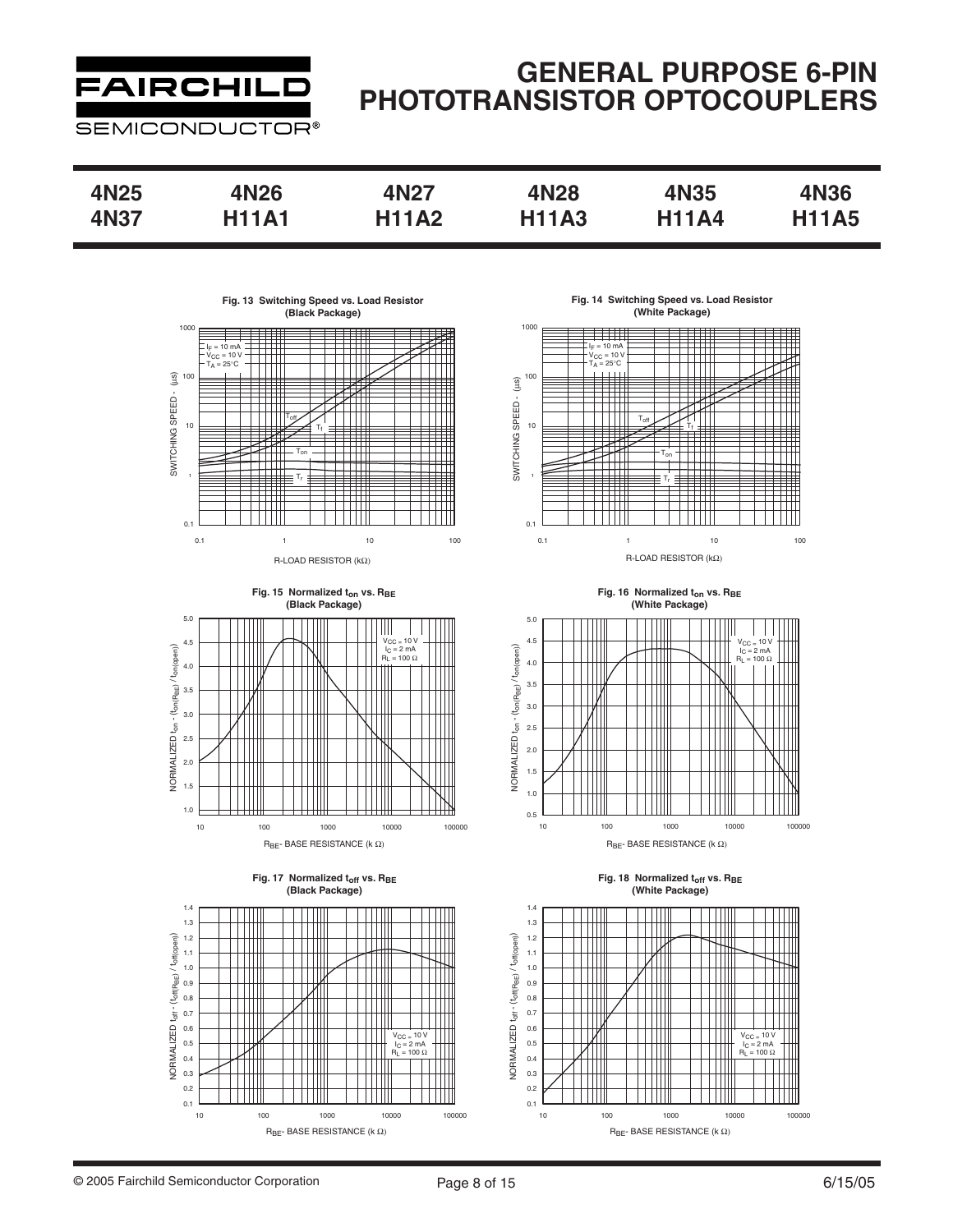

| 4N25 | 4N26         | 4N27         | 4N28         | 4N35         | <b>4N36</b>  |
|------|--------------|--------------|--------------|--------------|--------------|
| 4N37 | <b>H11A1</b> | <b>H11A2</b> | <b>H11A3</b> | <b>H11A4</b> | <b>H11A5</b> |

**Fig. 19 Dark Current vs. Ambient Temperature**



TA - AMBIENT TEMPERATURE (°C)



**Figure 20. Switching Time Test Circuit and Waveforms**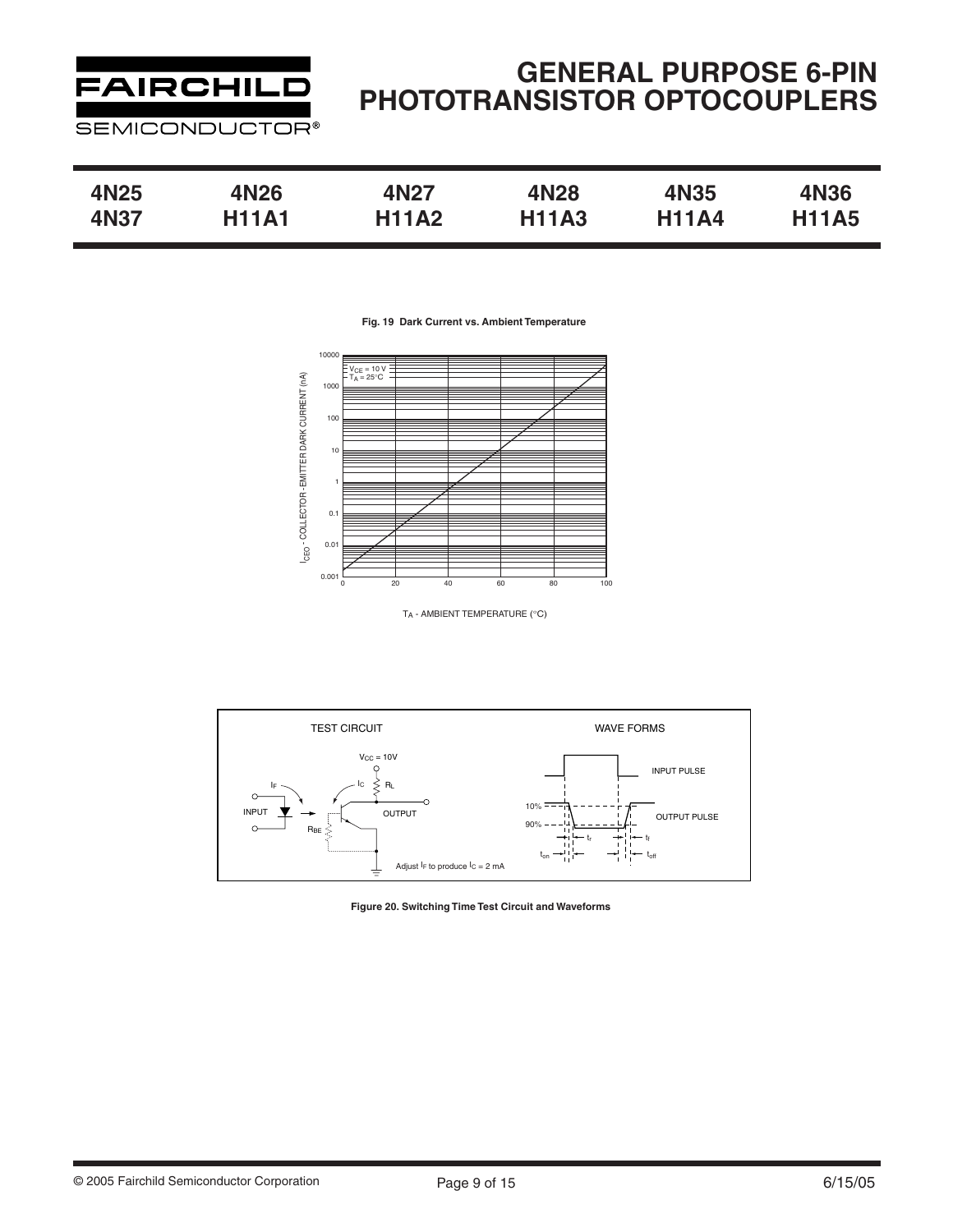

### **GENERAL PURPOSE 6-PIN PHOTOTRANSISTOR OPTOCOUPLERS**

| 4N25        | 4N26         | 4N27         | 4N28         | 4N35         | 4N36         |
|-------------|--------------|--------------|--------------|--------------|--------------|
| <b>4N37</b> | <b>H11A1</b> | <b>H11A2</b> | <b>H11A3</b> | <b>H11A4</b> | <b>H11A5</b> |

### **Black Package (No -M Suffix)**



#### **NOTE**

All dimensions are in inches (millimeters)



# **Recommended Pad Layout for<br>Surface Mount Leadform**

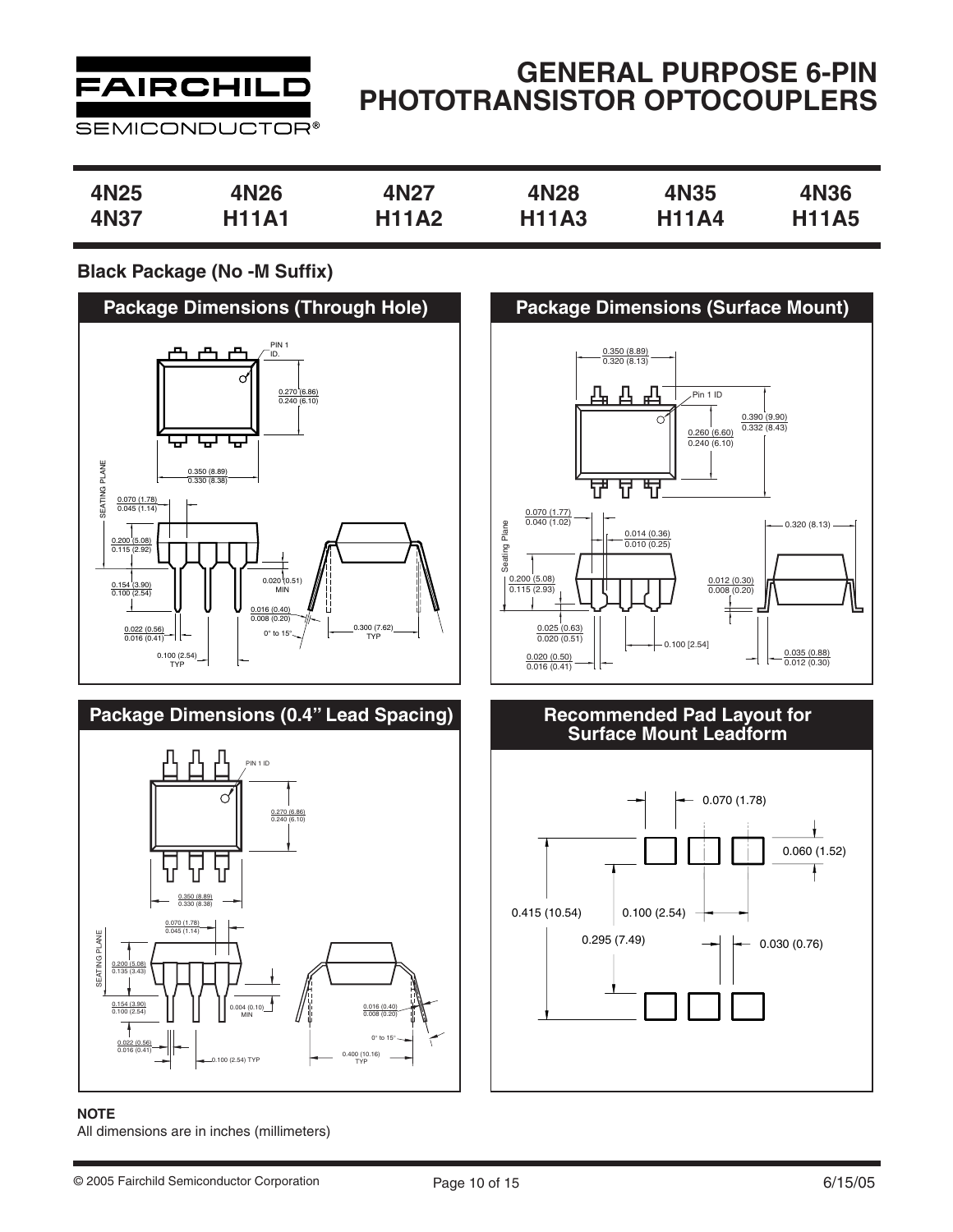

## **GENERAL PURPOSE 6-PIN PHOTOTRANSISTOR OPTOCOUPLERS**

| 4N25        | 4N26         | 4N27         | 4N28         | <b>4N35</b>  | 4N36         |
|-------------|--------------|--------------|--------------|--------------|--------------|
|             |              |              |              |              |              |
| <b>4N37</b> | <b>H11A1</b> | <b>H11A2</b> | <b>H11A3</b> | <b>H11A4</b> | <b>H11A5</b> |
|             |              |              |              |              |              |

### **White Package (-M Suffix)**



#### **NOTE**

All dimensions are in inches (millimeters)



# **Recommended Pad Layout for<br>Surface Mount Leadform**

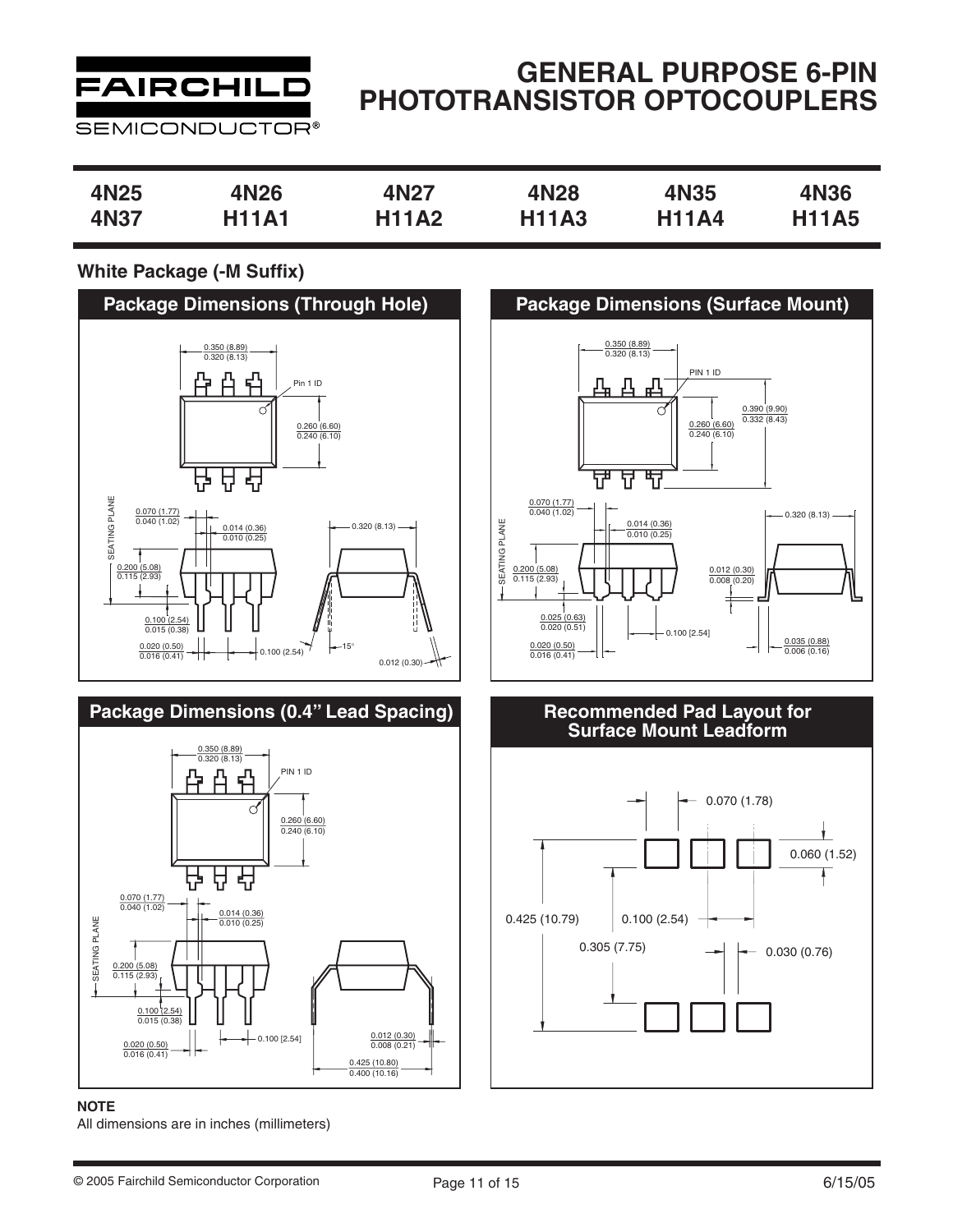

# **GENERAL PURPOSE 6-PIN PHOTOTRANSISTOR OPTOCOUPLERS**

| 4N <sub>25</sub> | 4N26         | 4N27         | 4N28         | 4N35         | <b>4N36</b>  |
|------------------|--------------|--------------|--------------|--------------|--------------|
| 4N37             | <b>H11A1</b> | <b>H11A2</b> | <b>H11A3</b> | <b>H11A4</b> | <b>H11A5</b> |

### **ORDERING INFORMATION**

| <b>Order Entry Identifier</b>    |                           |                                      |  |  |  |  |
|----------------------------------|---------------------------|--------------------------------------|--|--|--|--|
| <b>Black Package (No Suffix)</b> | White Package (-M Suffix) | <b>Option</b>                        |  |  |  |  |
| .S                               | S                         | Surface Mount Lead Bend              |  |  |  |  |
| .SD                              | SR <sub>2</sub>           | Surface Mount; Tape and reel         |  |  |  |  |
| .W                               |                           | 0.4" Lead Spacing                    |  |  |  |  |
| .300                             | V                         | <b>VDE 0884</b>                      |  |  |  |  |
| .300W                            | TV                        | VDE 0884, 0.4" Lead Spacing          |  |  |  |  |
| .3S                              | <b>SV</b>                 | VDE 0884, Surface Mount              |  |  |  |  |
| .3SD                             | SR <sub>2</sub> V         | VDE 0884, Surface Mount, Tape & Reel |  |  |  |  |

### **MARKING INFORMATION**



**Black Package, No Suffix**



**White Package, -M Suffix**

|   | <b>Definitions</b>                                                                                                               |  |  |  |  |
|---|----------------------------------------------------------------------------------------------------------------------------------|--|--|--|--|
|   | Fairchild logo                                                                                                                   |  |  |  |  |
| 2 | Device number                                                                                                                    |  |  |  |  |
| 3 | VDE mark (Note: Only appears on parts ordered with VDE<br>option - See order entry table)                                        |  |  |  |  |
| 4 | One or two digit year code<br>· Two digits for black package parts, e.g., '03'<br>• One digit for white package parts, e.g., '3' |  |  |  |  |
| 5 | Two digit work week ranging from '01' to '53'                                                                                    |  |  |  |  |
| 6 | Assembly package code                                                                                                            |  |  |  |  |

\*Note – Parts built in the white package (M suffix) that do not have the 'V' option (see definition 3 above) that are marked with date code '325' or earlier are marked in the portrait format.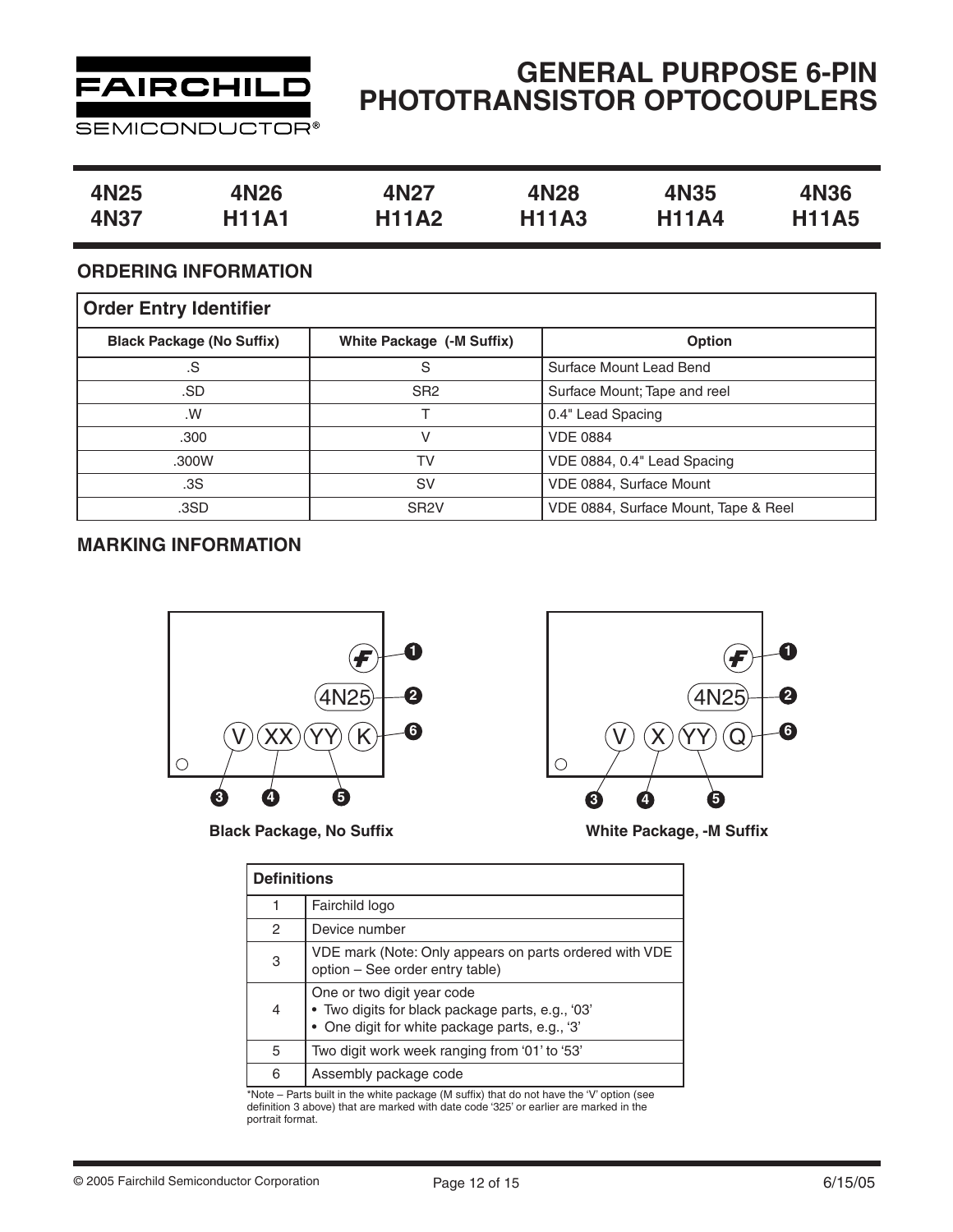

| 4N25 | 4N26         | 4N27         | 4N28         | 4N35         | 4N36         |
|------|--------------|--------------|--------------|--------------|--------------|
| 4N37 | <b>H11A1</b> | <b>H11A2</b> | <b>H11A3</b> | <b>H11A4</b> | <b>H11A5</b> |

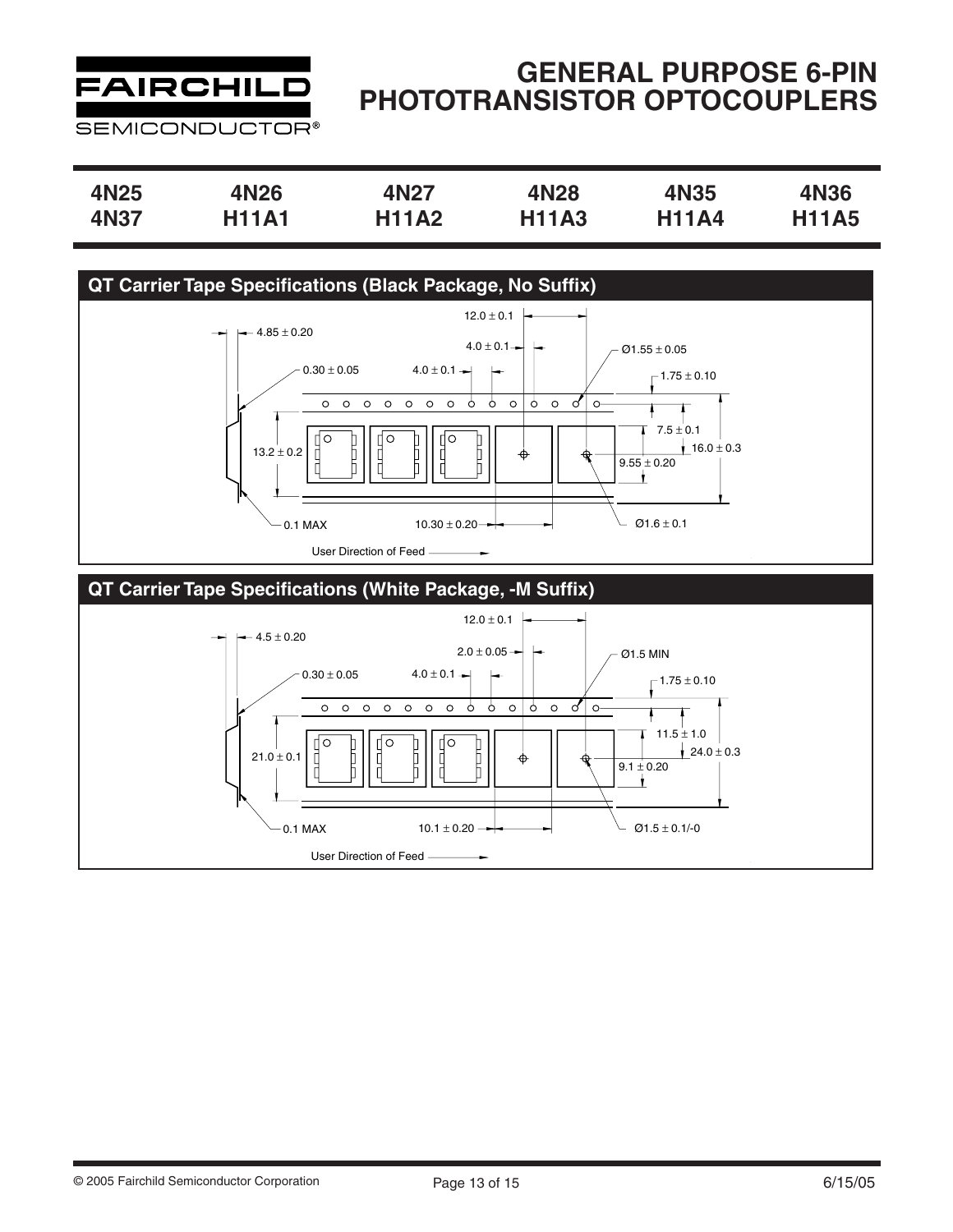

| 4N25 | 4N26         | 4N27         | 4N28         | 4N35         | <b>4N36</b>  |
|------|--------------|--------------|--------------|--------------|--------------|
| 4N37 | <b>H11A1</b> | <b>H11A2</b> | <b>H11A3</b> | <b>H11A4</b> | <b>H11A5</b> |